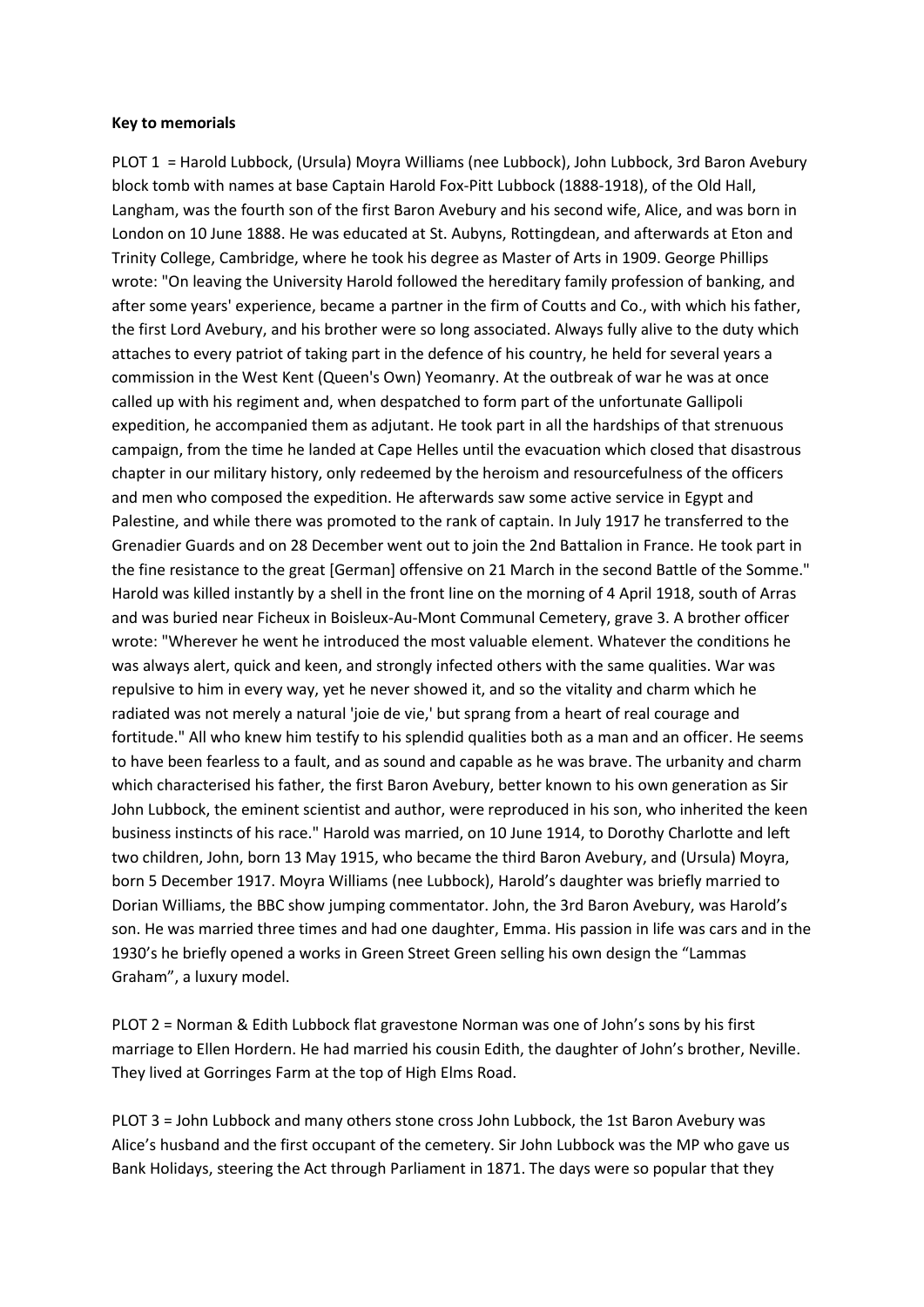were initially called St Lubbock's Days. As a child, John had made friends with the newly arrived Charles Darwin who moved in as a neighbour in Downe in 1842. This friendship was to last the rest of their lives. John lived all his life at High Elms except for a brief spell from 1861 until 1865 when he resided at a house called Lammas in Chislehurst on what is now named as Lubbock Road. He returned to his family estate at High Elms, Farnborough on the death of his father. He was an accomplished amateur scientist and author, writing on subjects as diverse as prehistory, entomology, geology and politics. Many of his works were translated into multiple languages and were published in multiple editions. He was an eminently successful banker, creating the cheque clearing system still in place today (just) and he was the most successful law maker of his time. He should be remembered for passing the Shop Hours Act, Open Spaces Act, Public Libraries Act, The Ancient Monuments Act, which paved the way for the formation of English Heritage, as well as the Bank Holiday Act among many others. He married Ellen Hordern, a distant cousin, in 1856 and they had six children together (one dying in infancy). Sir John was a great cricket lover, for some years acting as secretary to West Kent Cricket Club; he was good friends with Philip Norman who wrote the annals of the club. Sir John became an MP for Maidstone in 1870 and his long political career with the Liberal party began. He continued his scientific interests, keeping a pet wasp and training his pet dog to read! Ellen his wife died in 1879 and in 1884, John married his second wife, Alice Pitt Rivers, by whom he had a further 5 children. In 1888 he was made President of the London Chamber of Commerce and a Privy Councillor in 1890. A peerage was conferred on him on Christmas Day 1899; he took the name Lord Avebury after the stone circle in Wiltshire which he had bought in order to protect it from builders. His memorial cross at St Giles, Farnborough, shows some of the interests of his life, ancient monuments, Bronze Age axes and a bee skep.

PLOT 4 = John Birkbeck Lubbock, 2nd Baron Avebury block tomb with name at base John Birkbeck Lubbock (1858-1929) was the eldest son of John Lubbock, 1st Baron Avebury by his 1st marriage to Ellen Hordern. He succeeded his father as Baron Avebury upon his death in 1913. He was born, and died, at the same family home, High Elms, Farnborough, Kent. He was educated at Eton College, and then at Balliol College, Oxford where he graduated as B.A. and M.A. in the same year of 1885. was a director of the family banking firm, Roberts, Lubbock and Company, from 1880 until 1914 when it was taken over by Coutts & Co., where he became a director in turn, and of the British National Provincial Bank and a member of the boards of five colonial banks, eight insurance companies and five investment trusts, including the Bank of New Zealand, Lloyd's of London, Royal Exchange Assurance Co, Australian Mortgage Land and Finance Co., and Australian Mercantile Land and Finance Co. He was also a Deputy Lieutenant for the county of Kent. In his youth, he was a keen sportsman. At school he played both association football and cricket although not in their representative XIs, but he won in 1876 a game of Eton Fives with Ivo Bligh who was later famous as the captain of the England cricket team of "Ashes" fame. At university he joined the Oxford University A.F.C., playing with them in the FA Cup ties of 1879-80 up to the Cup Final at Kennington Oval on 10 April 1880 when his team lost 1-0 to Clapham Rovers. He also played against Cambridge University as a football 'Blue' in 1881, and was also a 'Blue' at real tennis when he lost in the doubles. He played cricket for the M.C.C., I Zingari and West Kent, and, later in life, scratch golf. He died unmarried in 1929.

PLOT 5 = Eric Fox Pitt Lubbock stone aeroplane Eric Lubbock (1893-1917) was the middle (of 3) sons of John and Alice Lubbock. Like his father, John, Eric was a keen botanist. He attended Oxford University and rowed in the eights there. He broke off his studies to enlist for WW1. After a spell in